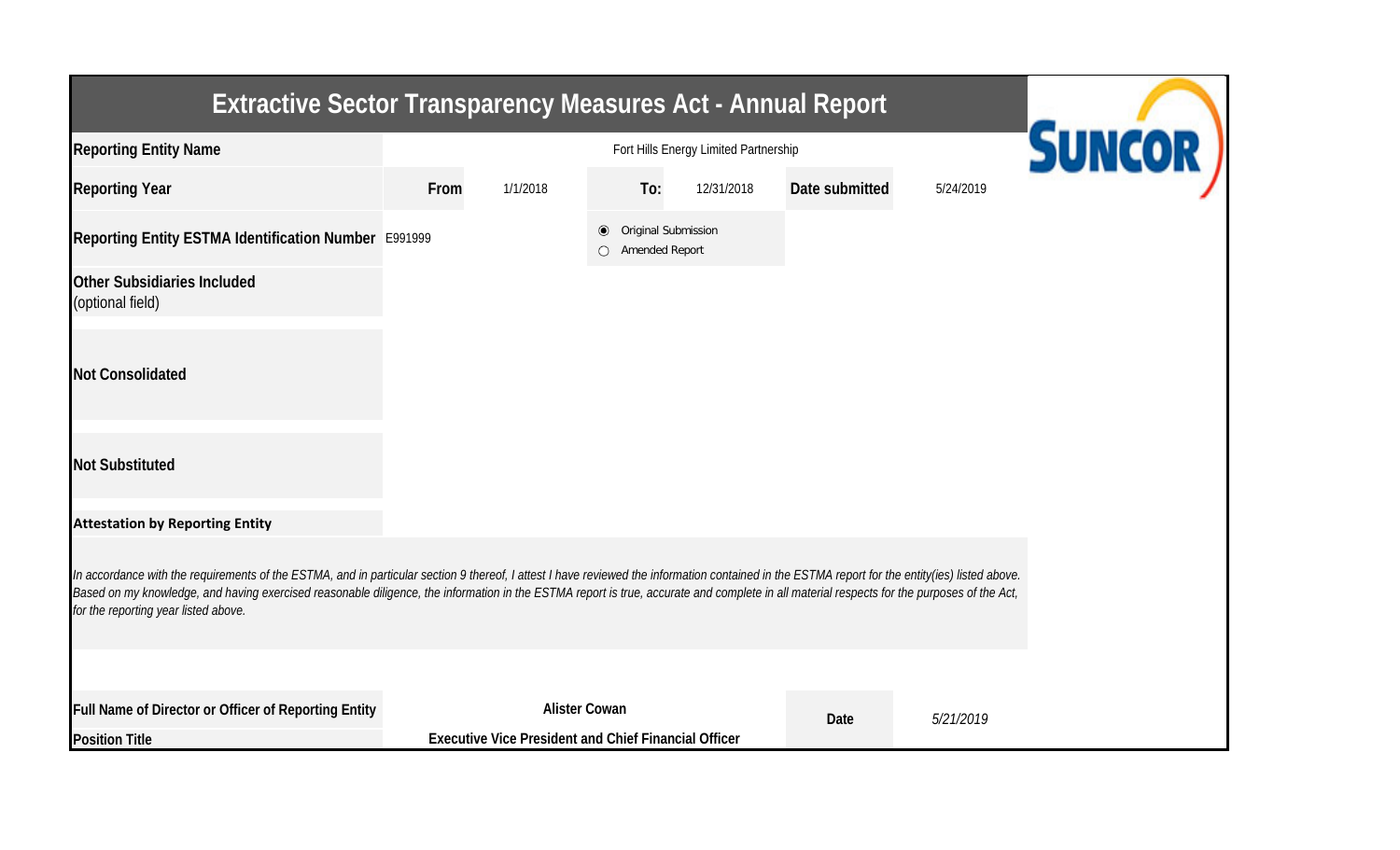| <b>Extractive Sector Transparency Measures Act - Annual Report</b>                                                                           |                                                                        |                                                                                 |              |                  |           |                                   |  |                     |                                                  |                               |              |
|----------------------------------------------------------------------------------------------------------------------------------------------|------------------------------------------------------------------------|---------------------------------------------------------------------------------|--------------|------------------|-----------|-----------------------------------|--|---------------------|--------------------------------------------------|-------------------------------|--------------|
| <b>Reporting Year</b>                                                                                                                        | From:                                                                  | 1/1/2018                                                                        | To:          | 12/31/2018       |           |                                   |  |                     |                                                  |                               |              |
| <b>Reporting Entity Name</b>                                                                                                                 | Currency of the CAD<br>Fort Hills Energy Limited Partnership<br>Report |                                                                                 |              |                  |           |                                   |  |                     |                                                  |                               |              |
| <b>Reporting Entity ESTMA</b><br><b>Identification Number</b>                                                                                |                                                                        | E991999                                                                         |              |                  |           |                                   |  |                     |                                                  |                               |              |
| <b>Subsidiary Reporting Entities (if</b><br>necessary)                                                                                       |                                                                        |                                                                                 |              |                  |           |                                   |  |                     |                                                  |                               |              |
| <b>Payments by Payee</b>                                                                                                                     |                                                                        |                                                                                 |              |                  |           |                                   |  |                     |                                                  |                               |              |
| Country                                                                                                                                      | Payee Name                                                             | Departments, Agency, etc<br>within Payee that Received<br>Payments <sup>2</sup> | <b>Taxes</b> | <b>Royalties</b> | Fees      | Production<br><b>Entitlements</b> |  | Bonuses   Dividends | Infrastructure<br>Improvement<br><b>Payments</b> | Total Amount paid<br>to Payee | <b>Notes</b> |
| Canada                                                                                                                                       | Government of Canada                                                   |                                                                                 | $\sim$       |                  | 140,000   |                                   |  |                     |                                                  | 140,000                       |              |
| Canada - Alberta                                                                                                                             | Government of Alberta                                                  |                                                                                 | $\sim$       | 83,270,000       | 1,230,000 |                                   |  |                     |                                                  | 84,500,000                    |              |
| Canada - Alberta                                                                                                                             | Municipality of Wood Buffalo (Alberta)                                 |                                                                                 | 40,060,000   |                  | $\sim$    |                                   |  |                     |                                                  | 40,060,000                    |              |
|                                                                                                                                              |                                                                        |                                                                                 |              |                  |           |                                   |  |                     |                                                  |                               |              |
| - All payments are reported in Canadian dollars.<br><b>Additional Notes:</b><br>- All amounts have been rounded to the nearest \$10,000 CAD. |                                                                        |                                                                                 |              |                  |           |                                   |  |                     |                                                  |                               |              |